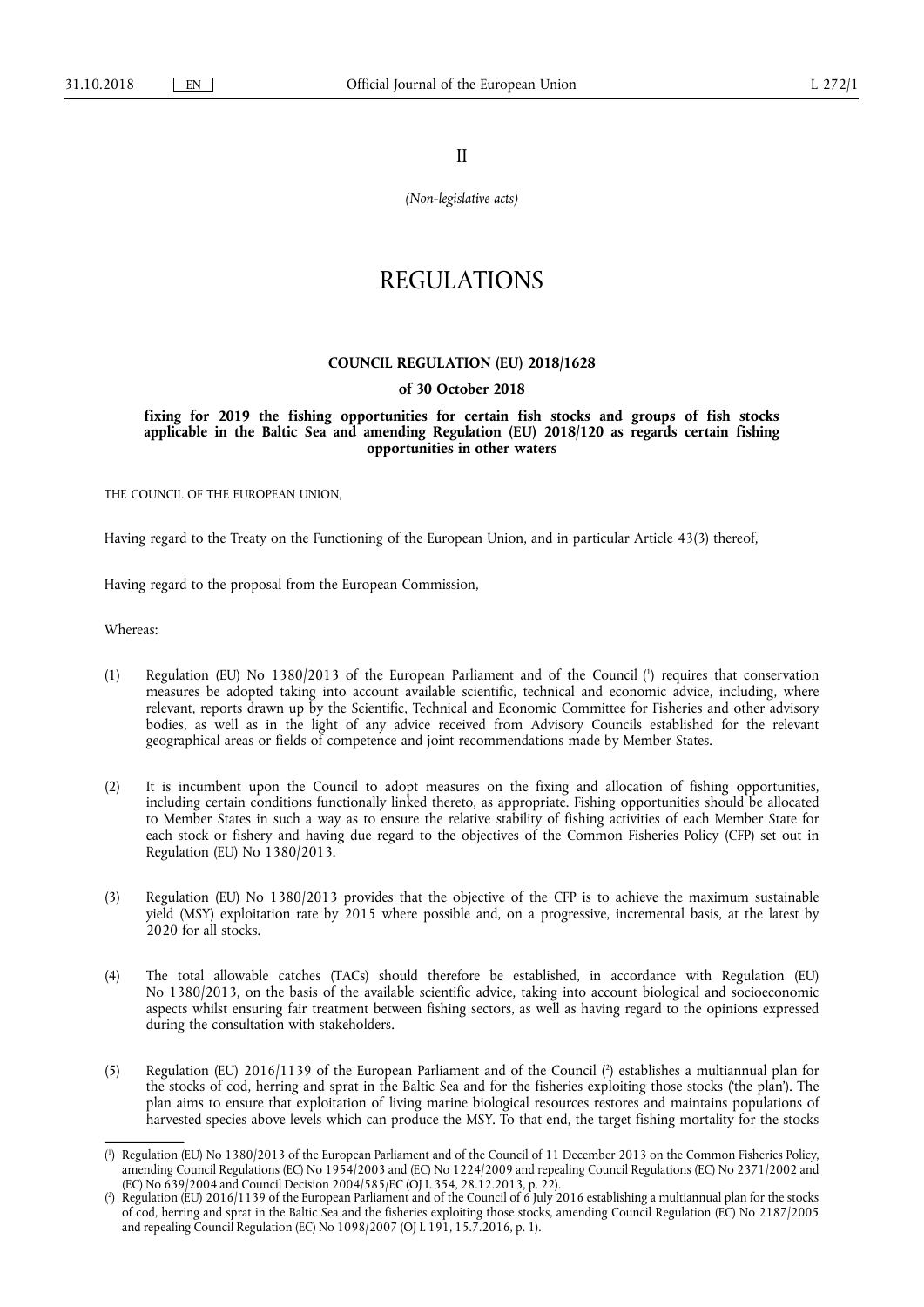concerned, expressed in ranges, is to be achieved as soon as possible and, on a progressive, incremental basis, by 2020. It is appropriate that the catch limits applicable in 2019 for the cod, herring and sprat stocks in the Baltic Sea are established in line with the objectives of the plan.

- (6) The International Council for the Exploration of the Sea (ICES) has indicated the biomass of Western Baltic herring in ICES subdivisions 20-24 to be below the conservation reference points of the spawning stock biomass as set out in Annex II, column A, to Regulation (EU) 2016/1139. In accordance with Article 5(2) of that Regulation, all appropriate remedial measures should be adopted to ensure a rapid return of the stock concerned to a level capable of producing MSY. To that end, it is necessary to take into account the timeline for the achievement of the objectives of the CFP in general and of the plan in particular in view of the expected effect of the remedial measures adopted, whilst at the same time adhering to the objectives of achieving economic, social and employment benefits as set out in Article 2 of Regulation (EU) No 1380/2013. Accordingly, and in line with Article 4(3) of Regulation (EU) 2016/1139, it is appropriate that fishing opportunities for Western Baltic herring are set below the fishing mortality range in Annex I, column A, of that Regulation, as such a level takes into account the decrease in the biomass.
- (7) As regards the Western Baltic Sea cod stock, scientific advice indicates that recreational fisheries contribute significantly to the overall fishing mortality of that stock and should be limited. It is therefore appropriate to set a daily bag limit per fisherman. This is without prejudice to the principle of relative stability applicable to commercial fishing activities.
- (8) As regards the Eastern Baltic cod stock, ICES has not yet been able to establish biological reference points, following changes in the biology of the stock. It is therefore appropriate, in order to contribute to the achievement of the objectives of the plan, to fix the TAC for Eastern Baltic cod in accordance with the precautionary approach as established in Regulation (EU) No 1380/2013 and to set a closure period.
- (9) In order to guarantee full use of coastal fishing opportunities, it is appropriate to introduce a limited inter-area flexibility for salmon from ICES subdivisions 22-31 to ICES subdivision 32 for the Member State that has requested that flexibility.
- (10) According to ICES advice, 29 % of catches in the salmon fishery is misreported, in particular as sea trout catches. As most of the sea trout in the Baltic Sea is exploited in coastal areas, it is appropriate to prohibit fishing for sea trout beyond four nautical miles and to limit by-catches of sea trout to 3 % of the combined catch of sea trout and salmon in order to contribute to preventing misreporting of salmon catches as sea trout catches.
- (11) The use of the fishing opportunities set out in this Regulation is subject to Council Regulation (EC) No 1224/2009 ( 1 ), and in particular to Articles 33 and 34 thereof concerning the recording of catches and fishing effort, and to the transmission of data on the exhaustion of fishing opportunities to the Commission. This Regulation should therefore specify the codes relating to landings of stocks subject to this Regulation that are to be used by Member States when sending data to the Commission.
- (12) Council Regulation (EC) No 847/96 (?) introduced additional conditions for year-to-year management of TACs including, under Articles 3 and 4, flexibility provisions for precautionary and analytical TACs. Under Article 2 of that Regulation, when fixing the TACs, the Council is to decide to which stocks Articles 3 or 4 shall not apply, in particular on the basis of the biological status of the stocks. More recently, the year-to-year flexibility mechanism was introduced by Article 15(9) of Regulation (EU) No 1380/2013 for all stocks that are subject to the landing obligation. Therefore, in order to avoid excessive flexibility that would undermine the principle of rational and responsible exploitation of living marine biological resources, hinder the achievement of the objectives of the CFP and cause the biological status of the stocks to deteriorate, it should be established that Articles 3 and 4 of Regulation (EC) No 847/96 apply to analytical TACs only where the year-to-year flexibility provided for in Article 15(9) of Regulation (EU) No 1380/2013 is not used.
- (13) Based on new scientific advice, a preliminary TAC for Norway pout in ICES division 3a and Union waters of ICES division 2a and ICES subarea 4 should be established for the period from 1 November 2018 to 31 October 2019.

<sup>(</sup> 1 ) Council Regulation (EC) No 1224/2009 of 20 November 2009 establishing a Community control system for ensuring compliance with the rules of the common fisheries policy, amending Regulations (EC) No 847/96, (EC) No 2371/2002, (EC) No 811/2004, (EC) No 768/2005, (EC) No 2115/2005, (EC) No 2166/2005, (EC) No 388/2006, (EC) No 509/2007, (EC) No 676/2007, (EC) No 1098/2007, (EC) No 1300/2008, (EC) No 1342/2008 and repealing Regulations (EEC) No 2847/93, (EC) No 1627/94 and (EC) No 1966/2006 (OJ L 343, 22.12.2009, p. 1).

<sup>(</sup> 2 ) Council Regulation (EC) No 847/96 of 6 May 1996 introducing additional conditions for year-to-year management of TACs and quotas (OJ L 115, 9.5.1996, p. 3).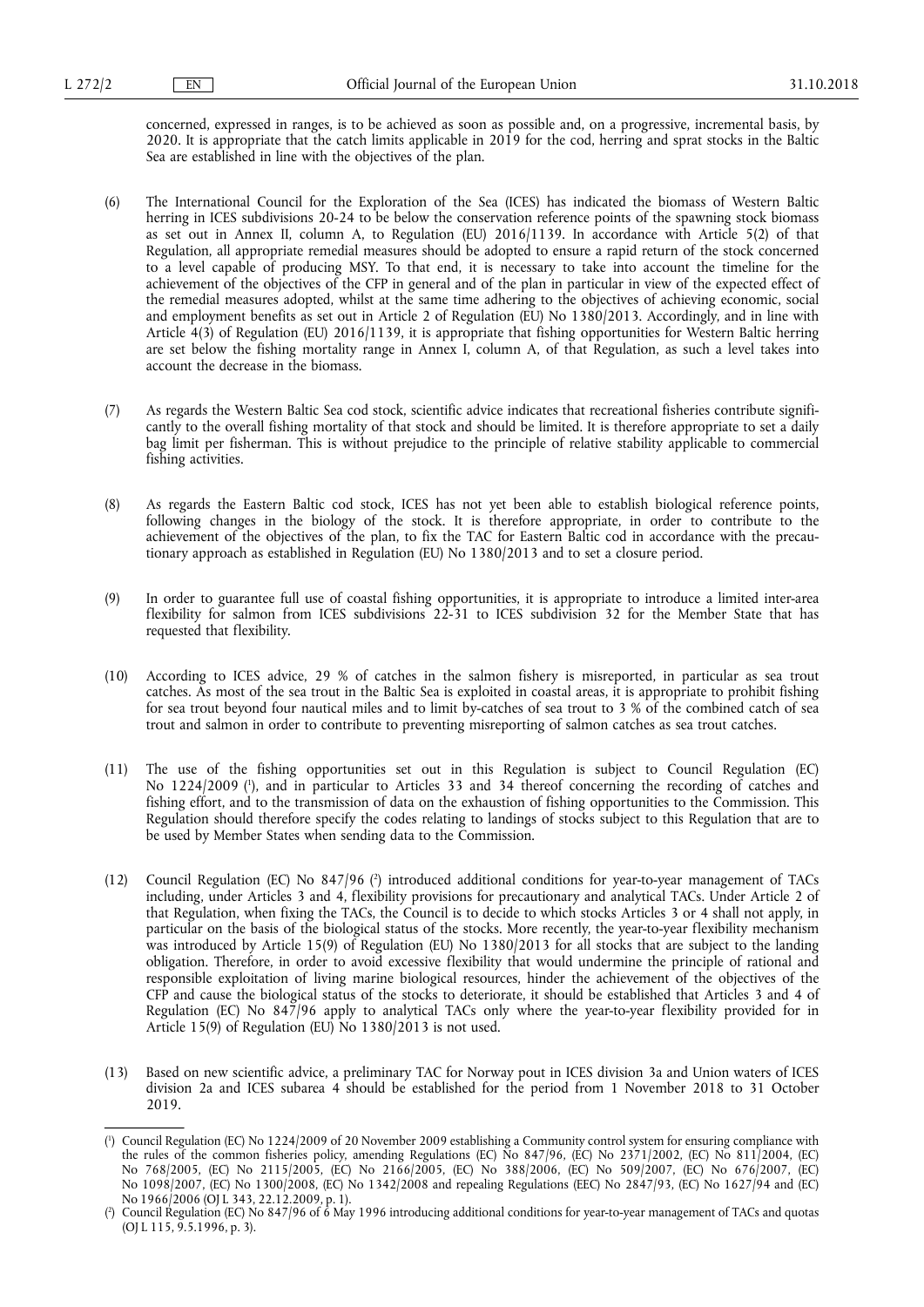- (14) In previous years the TACs for anchovy in ICES subareas 9 and 10 and Union waters of CECAF division 34.1.1 have been fixed for a calendar year. In July 2018 ICES issued its advice for the period from 1 July 2018 to 30 June 2019 for that stock. Those periods should be aligned in order to match the TAC period with the period covered by the ICES advice. Exceptionally and only due to the transition, the TAC for anchovy should be amended to cover the period of 18 months, ending on 30 June 2019.
- (15) In order to avoid the interruption of fishing activities and to ensure the livelihoods of Union fishermen, this Regulation should apply from 1 January 2019. However, this Regulation should apply to anchovy in ICES subareas 9 and 10 and Union waters of CECAF division 34.1.1 from 1 January 2018. Such retroactive application is without prejudice to the principles of legal certainty and protection of legitimate expectations as the fishing opportunities for that longer period exceed those initially fixed under Council Regulation (EU) 2018/120 ( 1 ). Furthermore, this Regulation should apply to Norway pout in ICES division 3a and Union waters of ICES division 2a and ICES subarea 4 from 1 November 2018 until 31 October 2019. For reasons of urgency, this Regulation should enter into force immediately after its publication,

HAS ADOPTED THIS REGULATION:

### CHAPTER I

# **GENERAL PROVISIONS**

# *Article 1*

## **Subject matter**

This Regulation fixes the fishing opportunities for certain fish stocks and groups of fish stocks in the Baltic Sea for 2019 and amends certain fishing opportunities in other waters fixed by Regulation (EU) 2018/120.

#### *Article 2*

# **Scope**

1. This Regulation shall apply to Union fishing vessels operating in the Baltic Sea.

2. This Regulation shall also apply to recreational fisheries where they are expressly referred to in the relevant provisions.

#### *Article 3*

### **Definitions**

For the purposes of this Regulation, the definitions referred to in Article 4 of Regulation (EU) No 1380/2013 apply.

In addition, the following definitions apply:

- (1) 'subdivision' means an ICES subdivision of the Baltic Sea as defined in Annex I to Council Regulation (EC) No 2187/2005 (<sup>2</sup>);
- (2) 'total allowable catch' (TAC) means the quantity of each stock that can be caught over the period of a year;
- (3) 'quota' means a proportion of the TAC allocated to the Union, a Member State or a third country;
- (4) 'recreational fisheries' means non-commercial fishing activities exploiting marine biological resources such as for recreation, tourism or sport.

# CHAPTER II

# **FISHING OPPORTUNITIES**

# *Article 4*

# **TACs and allocations**

The TACs, the quotas and the conditions functionally linked thereto, where appropriate, are set out in the Annex.

<sup>(</sup> 1 ) Council Regulation (EU) 2018/120 of 23 January 2018 fixing for 2018 the fishing opportunities for certain fish stocks and groups of fish stocks, applicable in Union waters and, for Union fishing vessels, in certain non-Union waters, and amending Regulation (EU)  $2017/127$  (OJ L 27, 31.1.2018, p. 1).

<sup>(</sup> 2 ) Council Regulation (EC) No 2187/2005 of 21 December 2005 for the conservation of fishery resources through technical measures in the Baltic Sea, the Belts and the Sound, amending Regulation (EC) No 1434/98 and repealing Regulation (EC) No 88/98 (OJ L 349, 31.12.2005, p. 1).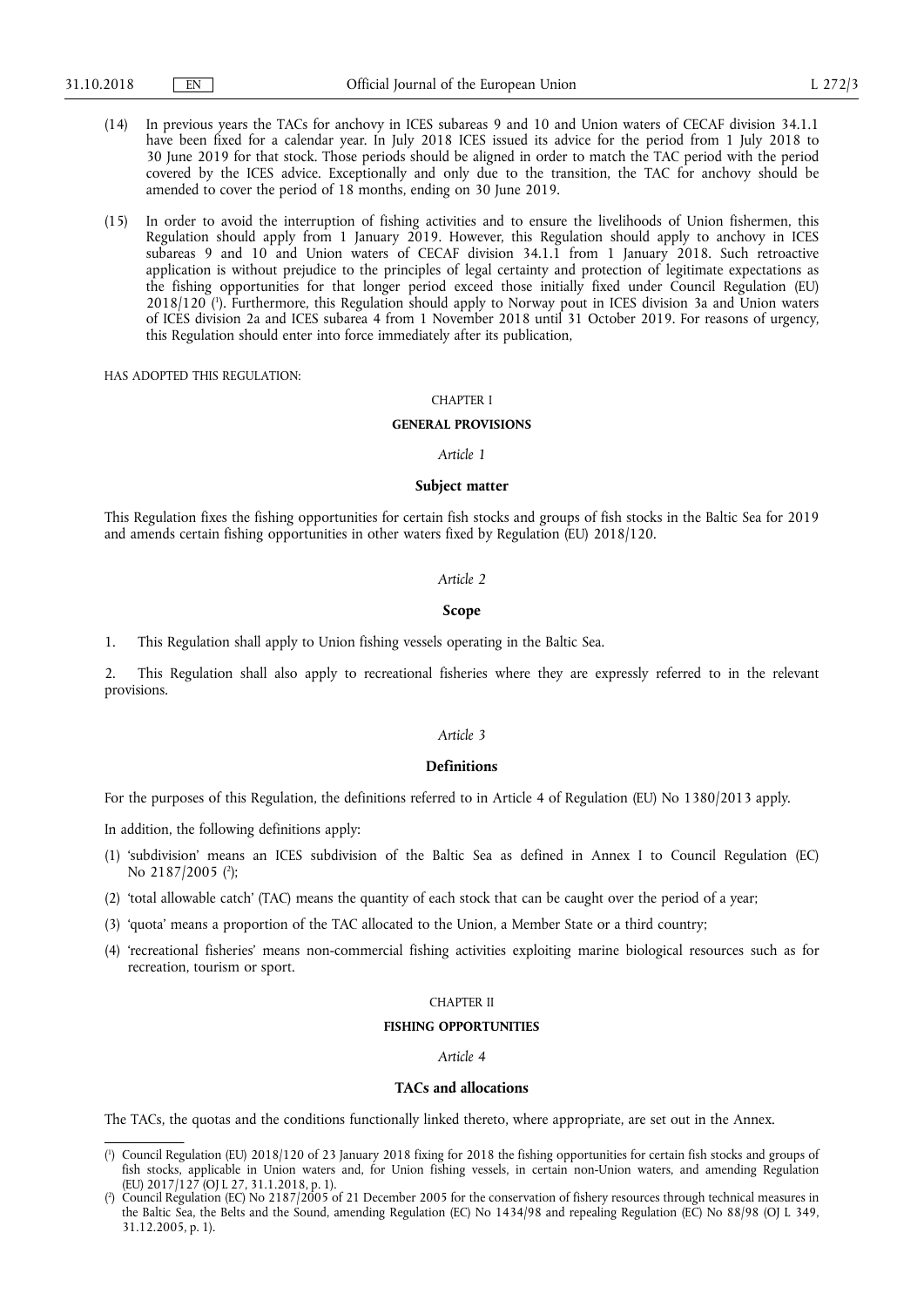# *Article 5*

# **Special provisions on allocations of fishing opportunities**

The allocation of fishing opportunities among Member States, as set out in this Regulation, shall be without prejudice to:

- (a) exchanges made pursuant to Article 16(8) of Regulation (EU) No 1380/2013;
- (b) deductions and reallocations made pursuant to Article 37 of Regulation (EC) No 1224/2009;
- (c) additional landings allowed under Article 3 of Regulation (EC) No 847/96 or under Article 15(9) of Regulation (EU) No 1380/2013;
- (d) quantities withheld in accordance with Article 4 of Regulation (EC) No 847/96 or transferred under Article 15(9) of Regulation (EU) No 1380/2013;
- (e) deductions made pursuant to Articles 105 and 107 of Regulation (EC) No 1224/2009.

# *Article 6*

# **Conditions for landing of catches and by-catches**

The stocks of non-target species within the safe biological limits referred to in Article 15(8) of Regulation (EU) No 1380/2013 which qualify for the derogation from the obligation to count catches against the relevant quota, are identified in the Annex to this Regulation.

# *Article 7*

# **Measures on recreational fisheries for cod in subdivisions 22-24**

1. In recreational fisheries, no more than seven specimens of cod may be retained per fisherman per day in subdivisions 22-24.

2. Paragraph 1 is without prejudice to more stringent national measures.

# *Article 8*

# **Measures on sea trout fishing in subdivisions 22-32**

1. Fishing for sea trout beyond four nautical miles measured from the baselines in subdivisions 22-32 is prohibited for fishing vessels from 1 January to 31 December 2019. When fishing for salmon in those waters by-catches of sea trout may not exceed 3 % of the total catch of salmon and sea trout at any moment on board or landed after each fishing trip.

2. Paragraph 1 is without prejudice to more stringent national measures.

# *Article 9*

# **Flexibility**

Except where specified otherwise in the Annex to this Regulation, Article 3 of Regulation (EC) No 847/96 shall apply to stocks subject to precautionary TACs and Article 3(2) and (3) and Article 4 of that Regulation shall apply to stocks subject to an analytical TAC.

Article 3(2) and (3) and Article 4 of Regulation (EC) No 847/96 shall not apply where a Member State uses the year-to-year flexibility provided for in Article 15(9) of Regulation (EU) No 1380/2013.

# *Article 10*

#### **Data transmission**

When, pursuant to Articles 33 and 34 of Regulation (EC) No 1224/2009, Member States send data relating to quantities of stocks caught or landed to the Commission, they shall use the stock codes set out in the Annex to this Regulation.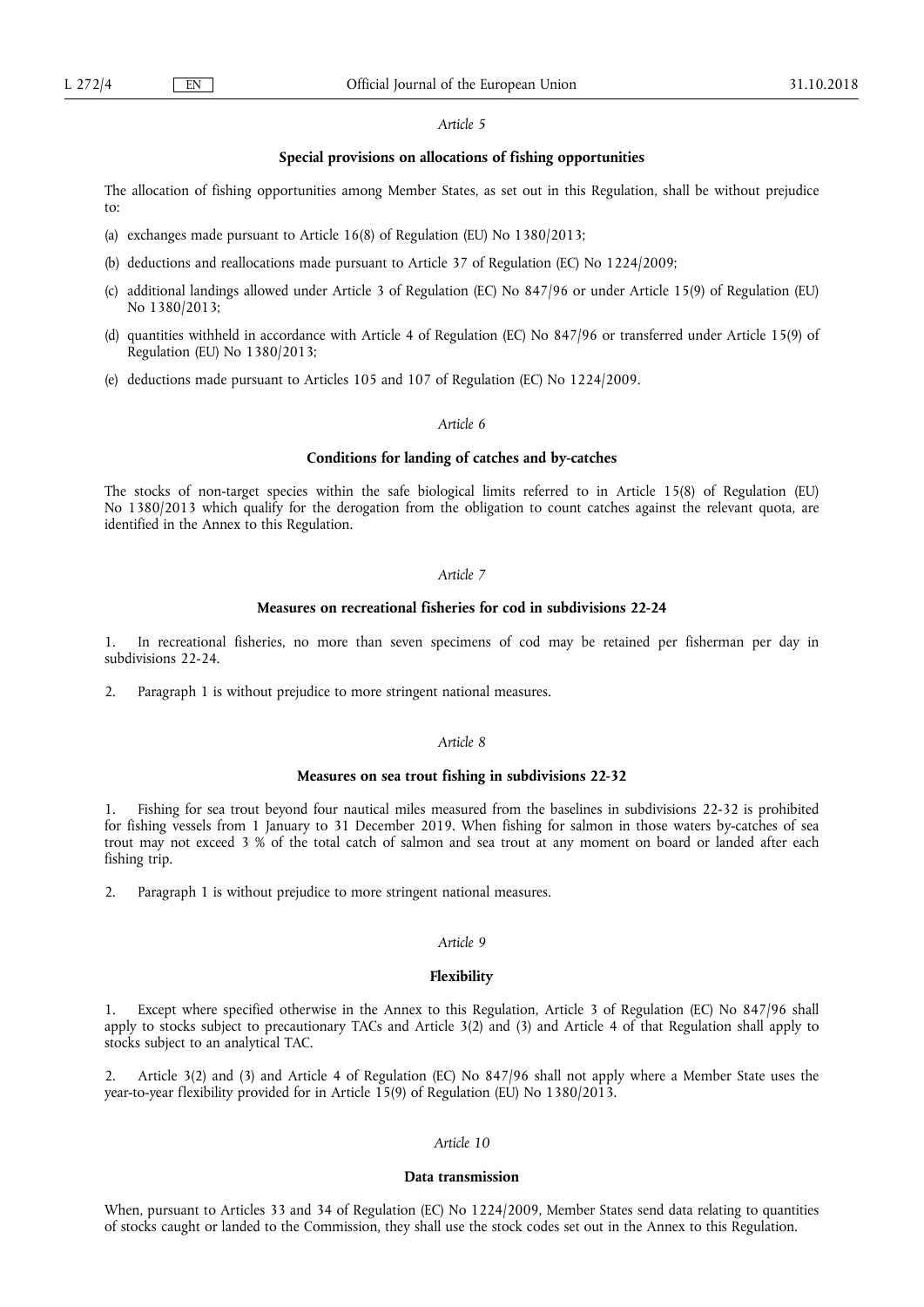### CHAPTER III

#### **FINAL PROVISIONS**

# *Article 11*

# **Amendments to Regulation (EU) 2018/120**

Annex IA to Regulation (EU) 2018/120 is amended as follows:

(1) the fishing opportunities table for anchovy in ICES subareas 9 and 10 and Union waters of CECAF division 34.1.1 is replaced by the following:

| 'Species:  | Anchovy<br>Engraulis encrasicolus |              | Zone: | 9 and 10; Union waters of CECAF 34.1.1<br>(ANE/9/3411) |
|------------|-----------------------------------|--------------|-------|--------------------------------------------------------|
| Spain      |                                   | 10 802 $(1)$ |       |                                                        |
| Portugal   |                                   | 11 784 $(1)$ |       |                                                        |
| Union      |                                   | 22 586 $(1)$ |       |                                                        |
| <b>TAC</b> |                                   | 22 586 $(1)$ |       | Precautionary TAC                                      |

( 1) The quota may only be fished from 1 January 2018 to 30 June 2019.'

(2) the fishing opportunities table for Norway pout and associated by-catches in ICES division 3a and Union waters of ICES division 2a and ICES subarea 4 is replaced by the following:

| 'Species:       | Norway pout and associated by-catches<br>Trisopterus esmarkii |                    | Zone: | 3a; Union waters of 2a and 4<br>(POP/2A3A4.)                                                                |
|-----------------|---------------------------------------------------------------|--------------------|-------|-------------------------------------------------------------------------------------------------------------|
| Year            | 2018                                                          | 2019               |       |                                                                                                             |
| Denmark         | 85 186 (1) $(3)$                                              | 49 953 (1) (6)     |       |                                                                                                             |
| Germany         | 16 (1) (2) (3)                                                | 10 (1) (2) (6)     |       |                                                                                                             |
| The Netherlands | 63 (1) (2) (3)                                                | 37 (1) (2) (6)     |       |                                                                                                             |
| Union           | 85 265 (1) $(3)$                                              | 50 000 $(1)$ $(6)$ |       |                                                                                                             |
| Norway          | 15 000 $(4)$                                                  | $\boldsymbol{0}$   |       |                                                                                                             |
| Faroe Islands   | 6 000 $(5)$                                                   | $\boldsymbol{0}$   |       |                                                                                                             |
| TAC.            | not relevant                                                  | not relevant       |       | Analytical TAC<br>Article 3 of Regulation (EC)<br>No 847/96 shall not apply<br>Article 4 of Regulation (EC) |

No 847/96 shall not apply

( 3) Union quota may only be fished from 1 November 2017 to 31 October 2018.

<sup>(</sup> 1) Up to 5 % of the quota may consist of by-catches of haddock and whiting (OT2/\*2A3A4). By-catches of haddock and whiting counted against the quota pursuant to this provision and by-catches of species counted against the quota pursuant to Article 15(8) of Regulation (EU) No 1380/2013 shall, together, not exceed 9 % of the quota.

<sup>(</sup> 2) Quota may be fished in Union waters of ICES zones 2a, 3a and 4 only.

 $(4)$ 4) A sorting grid shall be used.

 $(5)$ 5) A sorting grid shall be used. Includes a maximum of 15 % of unavoidable by-catches (NOP/\*2A3A4), to be counted against this quota.

<sup>(</sup> 6) Union quota may be fished from 1 November 2018 to 31 October 2019.'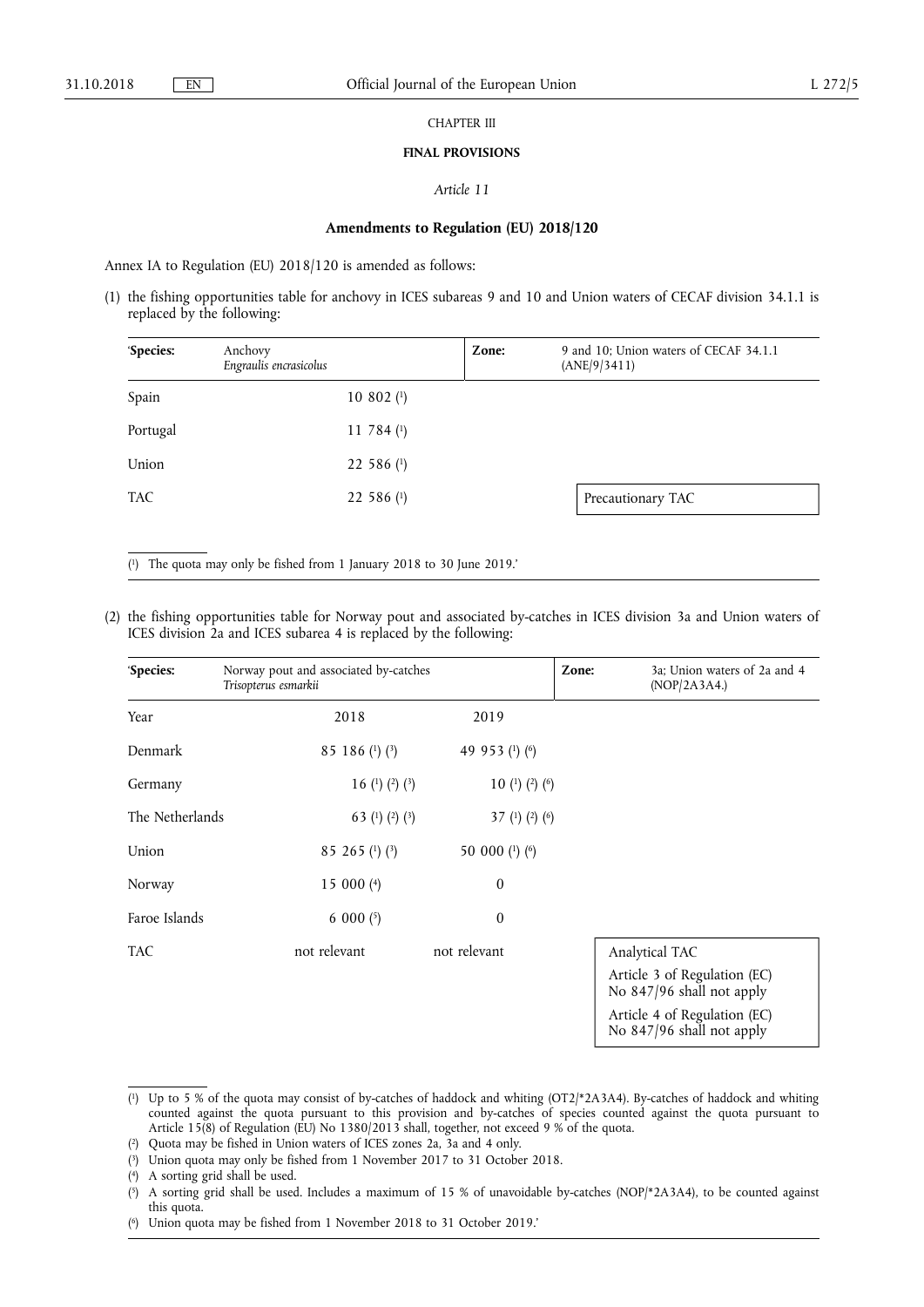*Article 12* 

# **Entry into force**

This Regulation shall enter into force on the day following that of its publication in the *Official Journal of the European Union*.

It shall apply from 1 January 2019, with the exception of point 2 of Article 11 which shall apply from 1 November 2018 until 31 October 2019 and with the exception of point 1 of Article 11 which shall apply from 1 January 2018.

This Regulation shall be binding in its entirety and directly applicable in all Member States.

Done at Brussels, 30 October 2018.

*For the Council The President*  J. BOGNER-STRAUSS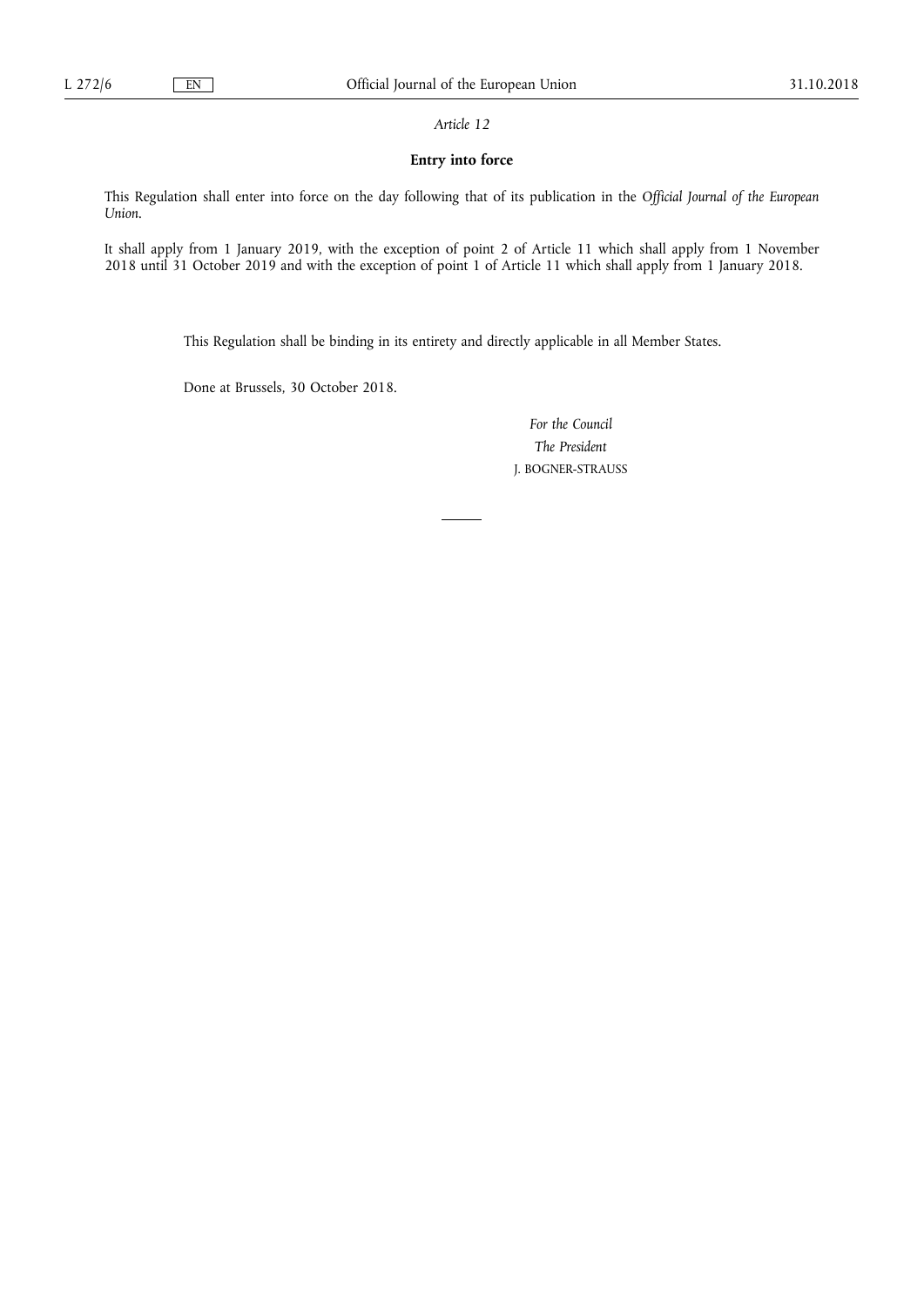# *ANNEX*

# **TACs applicable to Union fishing vessels in areas where TACs exist by species and by area**

The following tables set out the TACs and quotas (in tonnes live weight, except where otherwise specified) by stock, and conditions functionally linked thereto.

The references to fishing zones are references to ICES zones, unless otherwise specified.

The fish stocks are referred to using the alphabetical order of the Latin names of the species.

For the purposes of this Regulation, the following comparative table of Latin names and common names is provided:

| Scientific name       | Alpha-3 code | Common name     |
|-----------------------|--------------|-----------------|
| Clupea harengus       | <b>HER</b>   | Herring         |
| Gadus morhua          | <b>COD</b>   | Cod             |
| Pleuronectes platessa | <b>PLE</b>   | Plaice          |
| Salmo salar           | SAL          | Atlantic salmon |
| Sprattus sprattus     | <b>SPR</b>   | Sprat           |

| Species:   | Herring<br>Clupea harengus | Zone: | Subdivisions 30-31<br>(HER/30/31.) |  |
|------------|----------------------------|-------|------------------------------------|--|
| Finland    | 72 724                     |       |                                    |  |
| Sweden     | 15 979                     |       |                                    |  |
| Union      | 88 703                     |       |                                    |  |
| <b>TAC</b> | 88 703                     |       | Analytical TAC                     |  |

| Species:   | Herring<br>Clupea harengus | Zone: | Subdivisions 22-24<br>$(HER/3BC+24)$                                                                                                                  |
|------------|----------------------------|-------|-------------------------------------------------------------------------------------------------------------------------------------------------------|
| Denmark    | 1 262                      |       |                                                                                                                                                       |
| Germany    | 4 9 6 6                    |       |                                                                                                                                                       |
| Finland    | $\mathbf{I}$               |       |                                                                                                                                                       |
| Poland     | 1 1 7 1                    |       |                                                                                                                                                       |
| Sweden     | 1 601                      |       |                                                                                                                                                       |
| Union      | 9 0 0 1                    |       |                                                                                                                                                       |
| <b>TAC</b> | 9 0 0 1                    |       | Analytical TAC<br>Article 3(2) and (3) of Regulation (EC)<br>No 847/96 shall not apply.<br>Article 4 of Regulation (EC) No 847/96 shall<br>not apply. |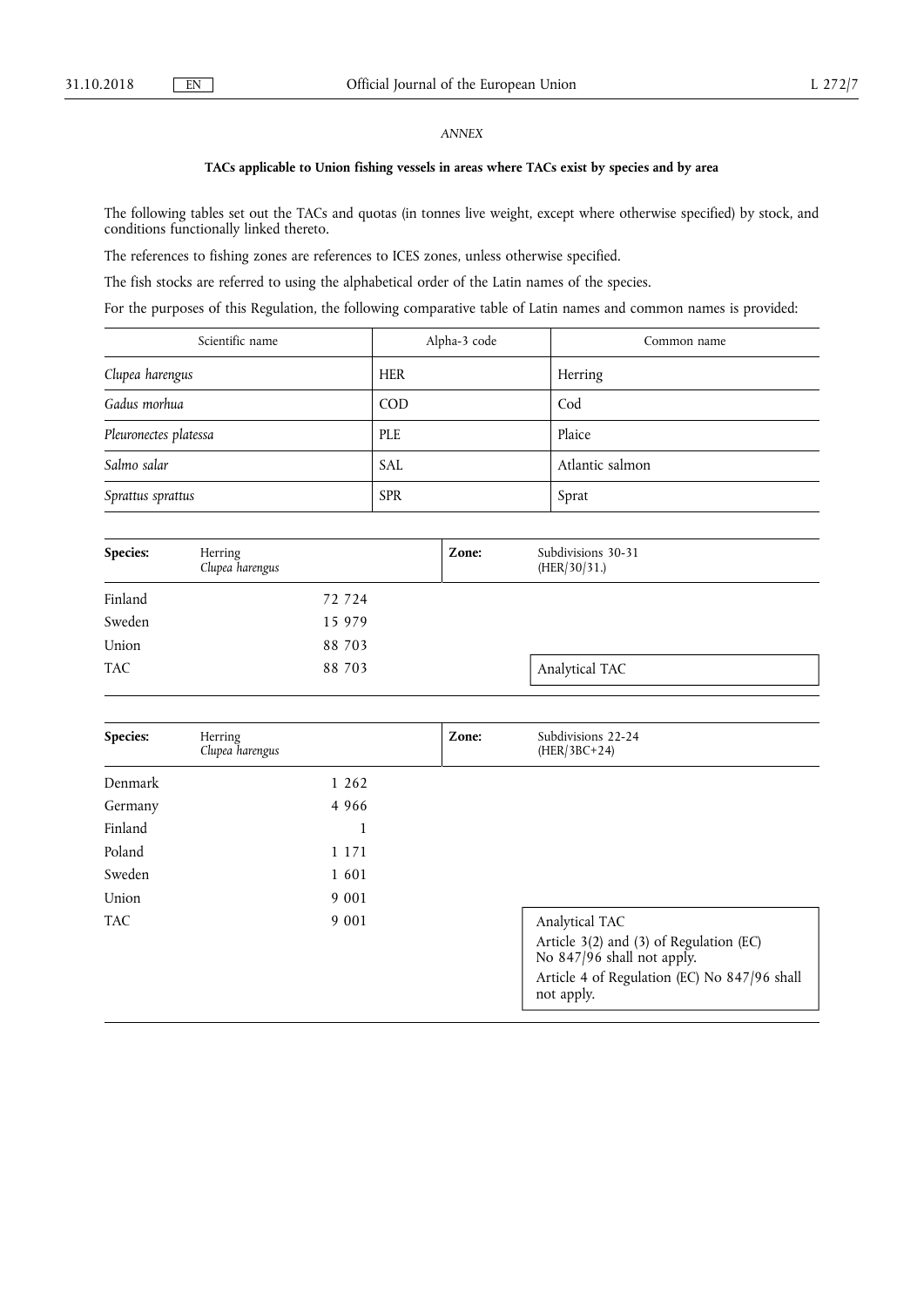| Species:   | Herring<br>Clupea harengus | Zone: | Union waters of subdivisions 25-27, 28.2, 29<br>and 32<br>(HER/3D-R30) |
|------------|----------------------------|-------|------------------------------------------------------------------------|
| Denmark    | 3 7 4 8                    |       |                                                                        |
| Germany    | 994                        |       |                                                                        |
| Estonia    | 19 139                     |       |                                                                        |
| Finland    | 37 360                     |       |                                                                        |
| Latvia     | 4 7 2 3                    |       |                                                                        |
| Lithuania  | 4 9 7 3                    |       |                                                                        |
| Poland     | 42 444                     |       |                                                                        |
| Sweden     | 56 979                     |       |                                                                        |
| Union      | 170 360                    |       |                                                                        |
| <b>TAC</b> | Not relevant               |       | Analytical TAC<br>Article 6 of this Regulation shall apply.            |
| Species:   | Herring                    | Zone: | Subdivision 28.1                                                       |
|            | Clupea harengus            |       | (HER/03D.RG)                                                           |
| Estonia    | 14 3 3 6                   |       |                                                                        |
| Latvia     | 16 708                     |       |                                                                        |
| Union      | 31 044                     |       |                                                                        |
| <b>TAC</b> | 31 044                     |       | Analytical TAC<br>Article 6 of this Regulation shall apply.            |
| Species:   | Cod                        | Zone: | Union waters of subdivisions 25-32                                     |
|            | Gadus morhua               |       | (COD/3DX32.)                                                           |
| Denmark    | 5 5 3 9 (1)                |       |                                                                        |
| Germany    | $2203$ (1)                 |       |                                                                        |
| Estonia    | 540 (1)                    |       |                                                                        |
| Finland    | 424 $(1)$                  |       |                                                                        |
| Latvia     | $2060$ (1)                 |       |                                                                        |
| Lithuania  | $1\,357\,(1)$              |       |                                                                        |
| Poland     | 6 377 $(1)$                |       |                                                                        |
| Sweden     | 5 6 1 2 $(1)$              |       |                                                                        |
| Union      | 24 112 (1)                 |       |                                                                        |
|            |                            |       |                                                                        |

TAC Not relevant Precautionary TAC

Article 3(2) and (3) of Regulation (EC) No 847/96 shall not apply. Article 4 of Regulation (EC) No 847/96 shall not apply.

( 1) In subdivisions 25 and 26, it shall be prohibited to fish this quota from 1 July to 31 July for:

a) fishing vessels of 12 meters length overall and more fishing with trawls, Danish seines or similar gear of a mesh size equal to or larger than 90 mm; and

b) fishing vessels of 12 meters length overall and more, fishing with gillnets, entangling nets or trammel nets of a mesh size equal to or larger than 90 mm, or with bottom set lines, longlines except drifting lines, handlines and jigging equipment.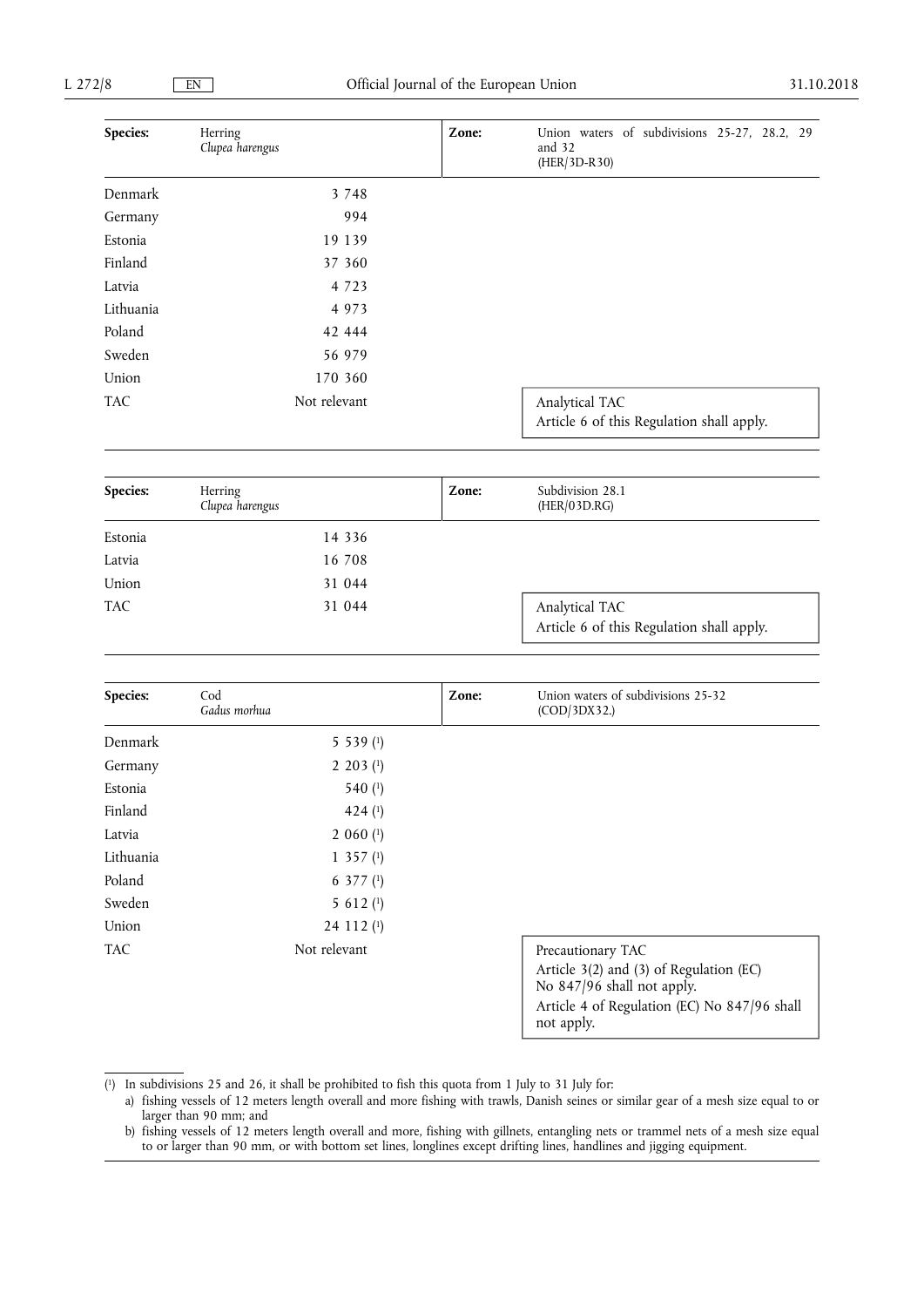| Species:   | Cod<br>Gadus morhua | Zone: | Subdivisions 22-24<br>$(COD/3BC+24)$                                                                                                |
|------------|---------------------|-------|-------------------------------------------------------------------------------------------------------------------------------------|
| Denmark    | 4 1 5 2             |       |                                                                                                                                     |
| Germany    | 2 0 3 1             |       |                                                                                                                                     |
| Estonia    | 92                  |       |                                                                                                                                     |
| Finland    | 82                  |       |                                                                                                                                     |
| Latvia     | 344                 |       |                                                                                                                                     |
| Lithuania  | 223                 |       |                                                                                                                                     |
| Poland     | 1 1 1 1             |       |                                                                                                                                     |
| Sweden     | 1 4 8 0             |       |                                                                                                                                     |
| Union      | 9 5 1 5             |       |                                                                                                                                     |
| <b>TAC</b> | 9 5 1 5             |       | Analytical TAC                                                                                                                      |
|            |                     |       | Article 3(2) and (3) of Regulation (EC)<br>No 847/96 shall not apply.<br>Article 4 of Regulation (EC) No 847/96 shall<br>not apply. |

| Species:   | Plaice<br>Pleuronectes platessa | Zone: | Union waters of subdivisions 22-32<br>$(PLE/3BCD-C)$        |
|------------|---------------------------------|-------|-------------------------------------------------------------|
| Denmark    | 7 251                           |       |                                                             |
| Germany    | 806                             |       |                                                             |
| Poland     | 1 5 1 8                         |       |                                                             |
| Sweden     | 547                             |       |                                                             |
| Union      | 10 122                          |       |                                                             |
| <b>TAC</b> | 10 122                          |       | Analytical TAC<br>Article 6 of this Regulation shall apply. |

| Species:  | Atlantic salmon<br>Salmo salar | Zone: | Union waters of subdivisions 22-31<br>$(SAL/3BCD-F)$                  |
|-----------|--------------------------------|-------|-----------------------------------------------------------------------|
| Denmark   | 18 885 $(1)$                   |       |                                                                       |
| Germany   | $2 101$ $(1)$                  |       |                                                                       |
| Estonia   | 1 919 $(1)$ $(2)$              |       |                                                                       |
| Finland   | 23 548 (1)                     |       |                                                                       |
| Latvia    | 12 012 $(1)$                   |       |                                                                       |
| Lithuania | $1\;412\;$ <sup>(1)</sup>      |       |                                                                       |
| Poland    | 5 7 2 9 (1)                    |       |                                                                       |
| Sweden    | $25526$ <sup>(1)</sup>         |       |                                                                       |
| Union     | 91 132 (1)                     |       |                                                                       |
| TAC.      | Not relevant                   |       | Analytical TAC                                                        |
|           |                                |       | Article 3(2) and (3) of Regulation (EC)<br>No 847/96 shall not apply. |
|           |                                |       | Article 4 of Regulation (EC) No 847/96 shall<br>not apply.            |

<sup>(</sup> 1) Expressed by number of individual fish.

<sup>(</sup> 2) Special condition: up to 20 % and no more than 400 specimens of this quota may be fished in Union waters of subdivision 32 (SAL/\*3D32)